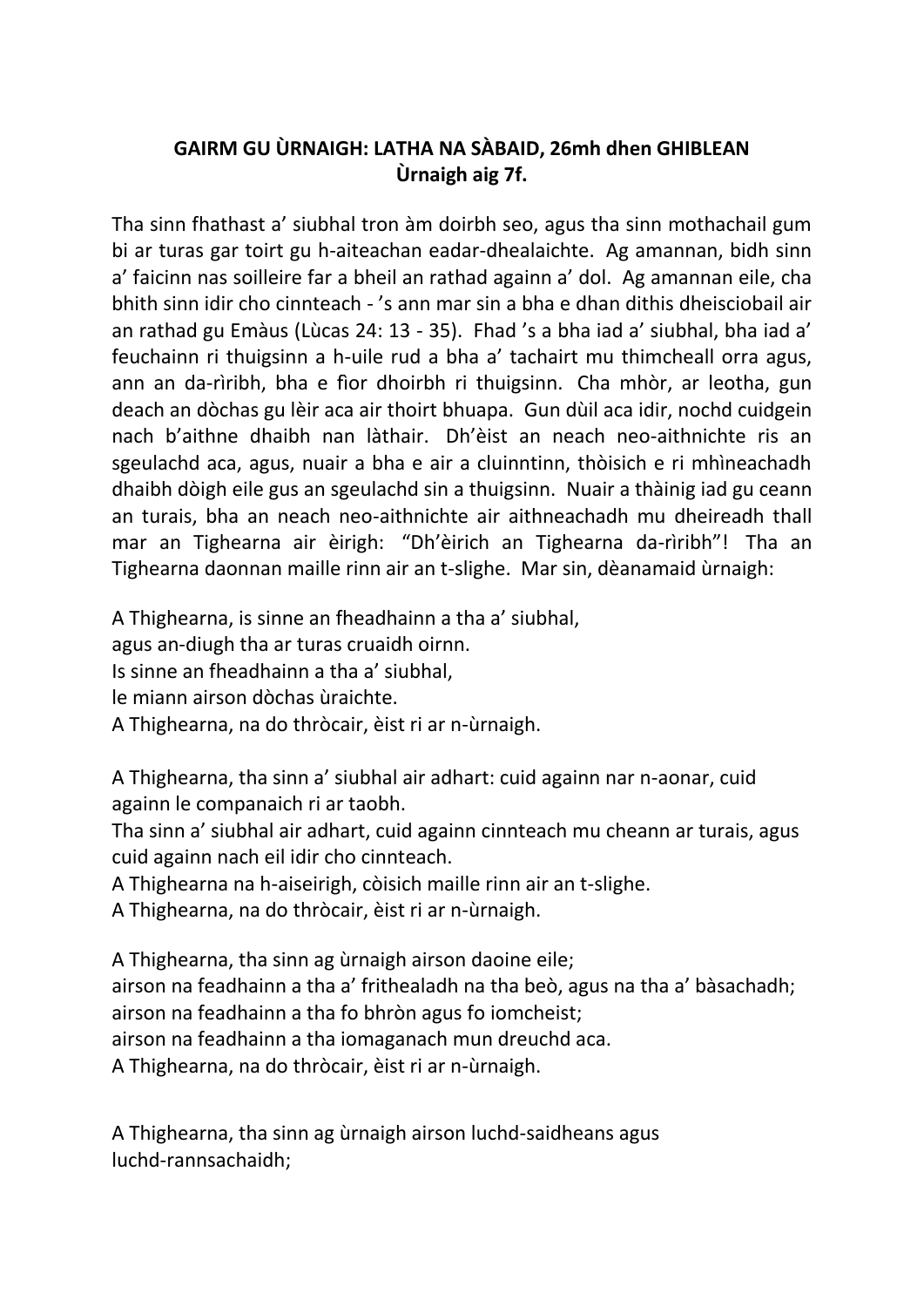airson na feadhainn a tha a' feuchainn ris an dùbhlan a tha romhainn a thuigsinn;

airson na feadhainn tha a' feuchainn ri banadach a chruthachadh; airson na feadhainn a' toirt comhairle do na riaghaltasan.

A Thighearna, na do thròcair, èist ri ar n-ùrnaigh.

A Thighearna, tha sinn ag ùrnaigh airson nan uile aig a bheil ùghdarras, ann an comhairlean iondail, ann an Riaghaltas na h-Alba agus Riaghaltas na Rìoghachd Aonaichte.

Tabhair dhaibh gliocas, truas agus tuigse.

A Thighearna, na do thròcair, èist ri ar n-ùrnaigh.

A Thighearna, tha sinn ag ùrnaigh gun tig do Rìoghachd, agus gun dèanar do thoil air an talamh mar a nithear air nèamh. A Thighearna, na do thròcair, eìst ri ar n-ùrnaigh.

Soidhnichte:

- An Ceart Urramach Cailean Mac na Ceardaich, Moderàtor Àrd-Sheanadh Eaglais na h-Alba
- Am Fìor Urramach Leo Cushley, Àrd-Easbaig Chill Rìmhinn agus Dùn Èideann
- Am Fìor Urramach Marcus Strange, Primus as leth Colaiste nan Easbaigean, Eaglais Easbaigeach na h-Alba
- An t-Urramach Iain Fulton, Moderàtor, Eaglais Shaor Aonaichte na h-Alba
- An t-Urramach Daibhidh Pickering, Moderàtor, Eaglais Ath-Leasaichte Aonaichte (Alba)
- An t-Urramach Màrtainn Hodson, Àrd-Stiùiriche, Aonadh Baisteach na h-Alba
- An t-Urramach Marcus Slaney, Cathraiche Roinn-Dùthcha, Eaglais nam Methodach (Alba)
- An t-Urramach May-Kane Logan, Cathraiche, Caidreachas Co-thionalach ann an Alba